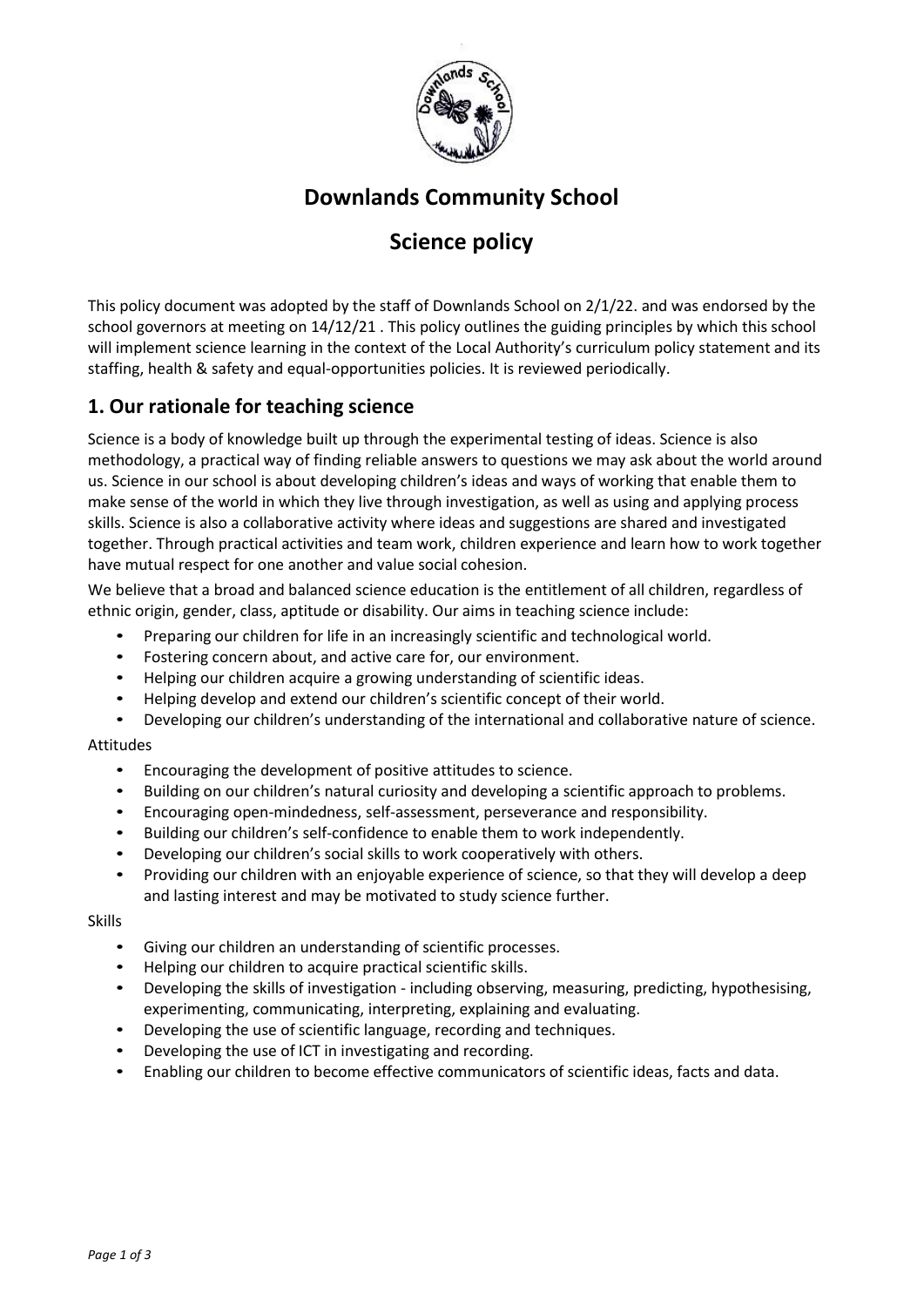### **2. Our teaching aims**

- Teach science in ways that are imaginative, purposeful, well managed and enjoyable.
- Encourage and support children to ask questions about the world and use scientific processes to try and answer them.
- Support children to make links between science and other subjects.

Science is a core subject in the National Curriculum.

### **3. How science is structured through the school**

Planning for science is a process in which all teaching staff are involved. Delivering a broad and balanced science education to our children is a core principle of our school. Science teaching in the school is about excellence and enjoyment. We adapt and extend the curriculum to match the unique circumstances of our school.

KS1 and Foundation stage teachers teach science for a minimum of one hour each week.

KS2 teachers teach science for a minimum of one and a half hours per week.

In KS1 and Foundation stage, a minimum of one third of lessons overall include practical scientific enquiry.

In KS2, a minimum of 50% of lessons overall include practical scientific enquiry.

The school ensures that a broad and balanced science curriculum is followed in which enquiry is at the heart of our children's scientific learning.

Our science long- and medium-term plans were agreed after whole-staff discussion. They ensure progression between phase groups and guarantee topics are revisited. Teachers adapt and modify the model plans to suit their children's interests, current events, their own teaching style, the use of any support staff and the resources available. As a maintained school we ensure that any modification does not omit any of the NC.

To better suit the needs of individual classes or mixed-age groups, units may have been moved between years or amalgamated, where appropriate. However science is taught every half term throughout the school year. Some units may be taught in collaboration with outside agencies, including neighbouring secondary schools.

# **4. Our approach to science**

- Our medium- and long-term plans and pupil task sheets are available electronically.
- The medium term plans, teachers short-term planning and pupil task sheets have been adapted to the needs of our children.
- We use ICT in science and children are given the opportunity to practice science skills and enhance presentations using carefully-chosen software, most often iPad based.
- We use ICT for enquiry work, including microscopes with digital cameras, video capture, activities, and data logging.
- We use the school's e-learning platform (Seesaw) to share science resources e.g. videos and software.
- The school combines these secondary sources with first-hand scientific enquiries, building children's science skills.
- We actively teach science skills, and reinforce learning with selected enquiry simulations only when a hands-on practical activity cannot be done.
- We encourage children to ask and answer their own questions as far as practicable.
- Children practise scientific enquiry skills each year, taking increasing responsibility for their planning, carrying them out and recording/interpreting the results.
- We sometimes use cross-curricula links to teach science with, for example, technology units.

# **5. Equal opportunities in science**

Science is taught within the guidelines of the school's equal-opportunities policy.

• We ensure that all our children have the opportunity to gain science knowledge and understanding regardless of gender, race, class, physical or intellectual ability.